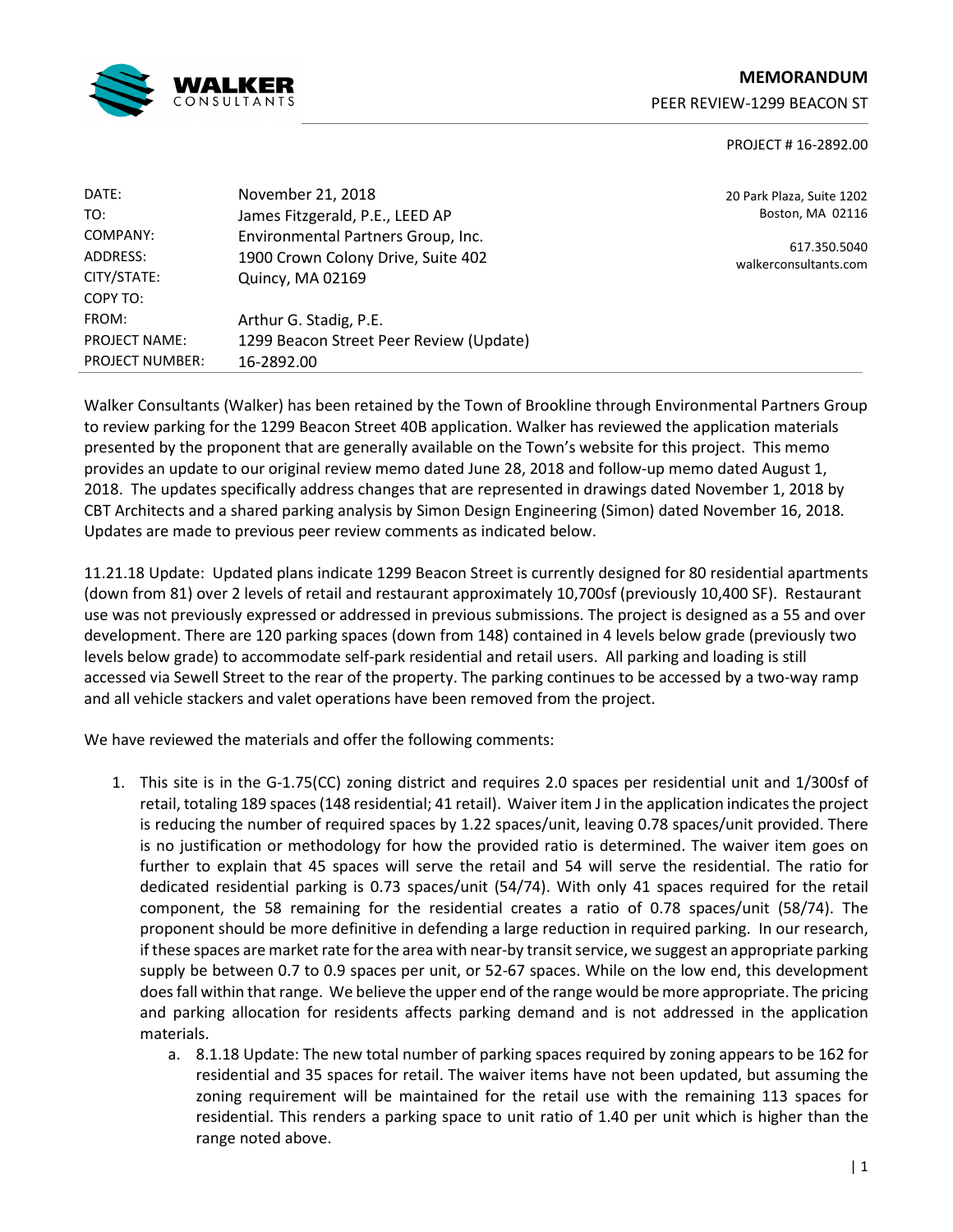

## **MEMORANDUM**  PEER REVIEW-1299 BEACON ST

#### PROJECT # 16-2892.00

- b. 11.21.18 Update: The new total of spaces required by zoning appears to be 160 (2.0X80 units) for residential and 42 spaces for retail and restaurant. The calculation for zoning required retail and restaurant spaces is shown and calculated in Table-1 of the shared parking analysis by Simon. We take no exception to this calculation other than the zoning requirement for residential parking is not mentioned in the report. The proponent waiver items have not been updated. Assuming the zoning requirement will be maintained for the retail use, the remaining 78 spaces would be for residential. This renders a ratio of 0.98 spaces per unit which is higher than the range noted above. If an appropriate parking ratio of 0.7-0.9 spaces per unit is applied, the residents would require 56-72 spaces; leaving 48-64 total spaces for visitors and retail use. The retail use will include a minimum of 3500sf restaurant with the possibility of more restaurant space and/or fine dining. Additionally, a parking shared-use analysis indicates peak required parking supply of 116 spaces (weekend evening) which is just beneath the 120 spaces provided. We take no exception to the shared-use analysis. If the development changes uses (or amount of uses) in the future, the parking adequacy should be reviewed at that time.
- 2. This zoning district requires 10% of the residential spaces (in a mixed-use design) to be designated for use by visitors or tradespeople. In this case, home health aides or similar assistance may be required for this community. On the surface, this seems straightforward for valet operations to park these vehicles the same as any other retail visitor. A more nuanced interpretation also includes the need to provide this number of spaces that is not addressed when providing 0.78 spaces/unit. 74 residential apartments will generate visitor/tradespeople parking which will be additive to the retail and residential values listed above. Depending on time of day/week, this demand may be as high as 10 vehicles.
	- a. 8.1.18 Update: This concept has not been specifically addressed as part of the plan resubmission. Adding 46 parking spaces is an improvement to accommodate visitor parking.
	- b. 11.21.18 Update: An accommodation for visitor spaces has been addressed in the parking shareduse analysis by Simon. The report indicates a residential demand of 0.9 spaces per unit, which consists of 0.8 spaces for residents and 0.1 spaces for visitors/tradespeople. This ratio is on the lower end but consistent with our range of 0.7 to 0.9 residential spaces per unit (56 to 72 spaces) as indicated above plus approximately 12 visitor spaces. As such, we take no exception.
- 3. We take no exception to the Peak Hour Volume (PHV) information in the traffic report as it relates to residential use. The traffic report indicates a relative PHV of 19% exiting during the morning and 5% entering for residential; a total of 14 trips. The traffic report indicates a relative PHV of 22% entering and 12% exiting during the evening for residential; a total of 20 trips. We do not have enough information as to the retail use to comment on the retail component of the PHV. The report indicates a relative PHV for the retail of 14%-17% both entering and exiting during the evening week day peak and the Saturday midday peak. These values are low unless justified by a specific retail use. Retail PHVs could fluctuate from what is in the traffic report. The public transit trips, leaving in the morning and entering in the evening are both 65% of the total trips in each direction.
	- a. 8.1.18 Update: The parking count has increased slightly, but we do not see a change in opinion to the comment above.
	- b. 11.21.18 Update: We do not see a change in opinion to the comment above.
- 4. The retail tenants have not been determined in the application and it is difficult to estimate what the PHV will be. PHVs for retail/restaurant can vary between 30%-60% for both in-bound and out-bound movements. If the tenant happens to be a restaurant or specialty grocer, for example, the PHV could be as much as 50% or 22 vehicles within the hour, both in and out. Of course, the real traffic will be more random and a Peak Hour Factor (PHF) which addresses a peak during the peak hour will increase the intensity. Add concurrent residential and visitor traffic and the valet operation could become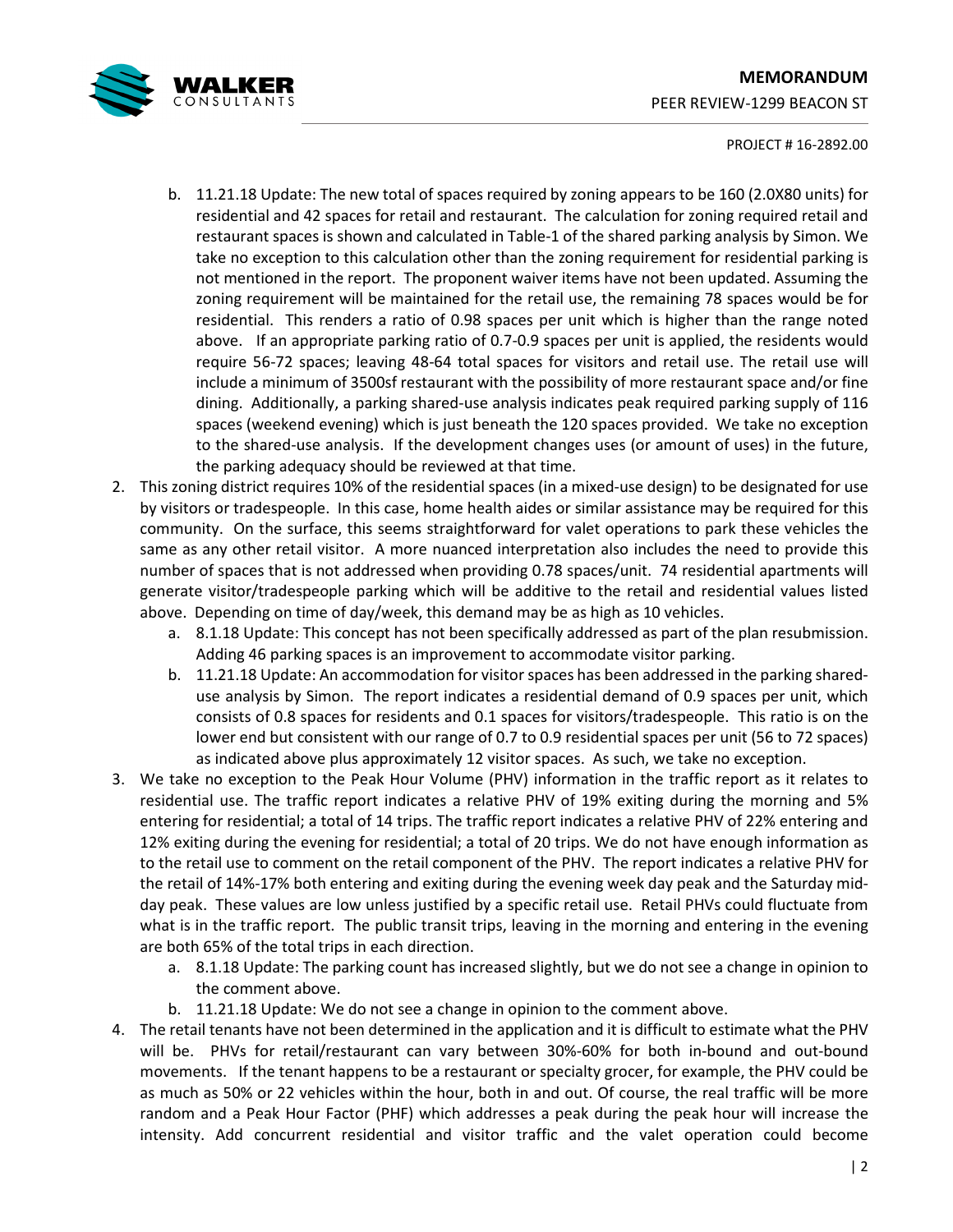### **MEMORANDUM**  PEER REVIEW-1299 BEACON ST



#### PROJECT # 16-2892.00

overwhelmed without adequate queuing space at grade. Typically, a single valet runner can handle 12 cars in an hour. The proponent has not provided information about vehicular elevators and the throughput capacity of the equipment and approach could slow operations. The primary concern is that there is not enough staging or parking area to accommodate the PHV during a combined peak retail and residential timeframe. Based on our experience, the design of the ground level access and staging area is likely only adequate for residential operation and likely to be inadequate and problematic for retail operations. We strongly recommend that the proponent provide a detailed operational study of the ground level parking/staging area to show adequacy. Further, parking spaces shown are a very poor levelof-service as indicated below and further complicate the operations.

- a. 8.1.18 Update: The vehicular elevators have been replaced with a two-way ramp down from grade and another ramp down to the lower parking level. This will help operations. There are no dimensions on the ramp to check maneuverability and the slopes cannot be confirmed. Ramp blends are noted, but 15% and 16% slopes are steep and a poor level of service. The drop-off and pick-up area is presumed to be at the P1 level but there is no definitive indication of this. There is some space to perform drop-off and pick-up operations on P1 but it is not conclusive that this area is adequate for all the operations. The drawings and corresponding notes indicate there may be queuing on the P1 level and the ramp. Asking patrons to queue on a 16% ramp slope is not recommended. The east half of the P1 level will be difficult to access but can be managed by valet operators. There could be congestion on P1 at the bottom of the ramp where this is effectively an intersection and standing cars could disrupt operations. Valet operations should take extra care (especially during the high PHVs) to manage the cars once a patron has dropped off their vehicle and it is waiting to be taken to park. Alternatively, there is little space for a car to be queuing without disrupting operations if the patron has called for their car, but is late in arriving at the drop off area to pick up their car. Again we recommend that the proponent perform a detailed operations study to confirm the valet operations can operate safely and effectively as shown.
- b. 11.21.18 Update: All stackers have been removed from the garage so it is assumed to be all selfpark with no valet operation. There are a few ramp dimensions on the plans. A 23' clear ramp which will work on the straight portion, but it will be tight as opposing traffic turn the corners. The ramp slopes are not noted on the plans.
- 5. Further to the above point, it is unclear where the vehicular drop-off and pick-up areas are for this operation and how the retail patrons access the public space at the rear of the building that includes an accessible route. A passenger loading zone is required to be compliant with 521 CMR 23.7. By the size of curb-cuts and drive lanes, we interpret the need to have a one-way circulation. We assume this one-way enters at the loading lane and exits at the parking spaces. If this is the sequence, the vehicular turn from the porte-cochere drop off/loading zone into the vehicle elevator will not work. It's too tight and will require a multi-point turn to align. If the circulation is meant to be a two-way design in front of the vehicle elevators, the curb cut is only 19' and too narrow for two-way traffic. The surface spaces have a drive aisle that is only 19' wide which does not meet zoning and will be very difficult to maneuver into and out of the spaces. There isn't enough maneuvering space for cars to exit the vehicular elevator while other cars are queuing.
	- a. 8.1.18 Update: The turn from the porte-cochere drop off area to the ramp will be tight for some cars. A 3-point turn or a wide turn into up-bound ramp traffic may be necessary, slowing operations.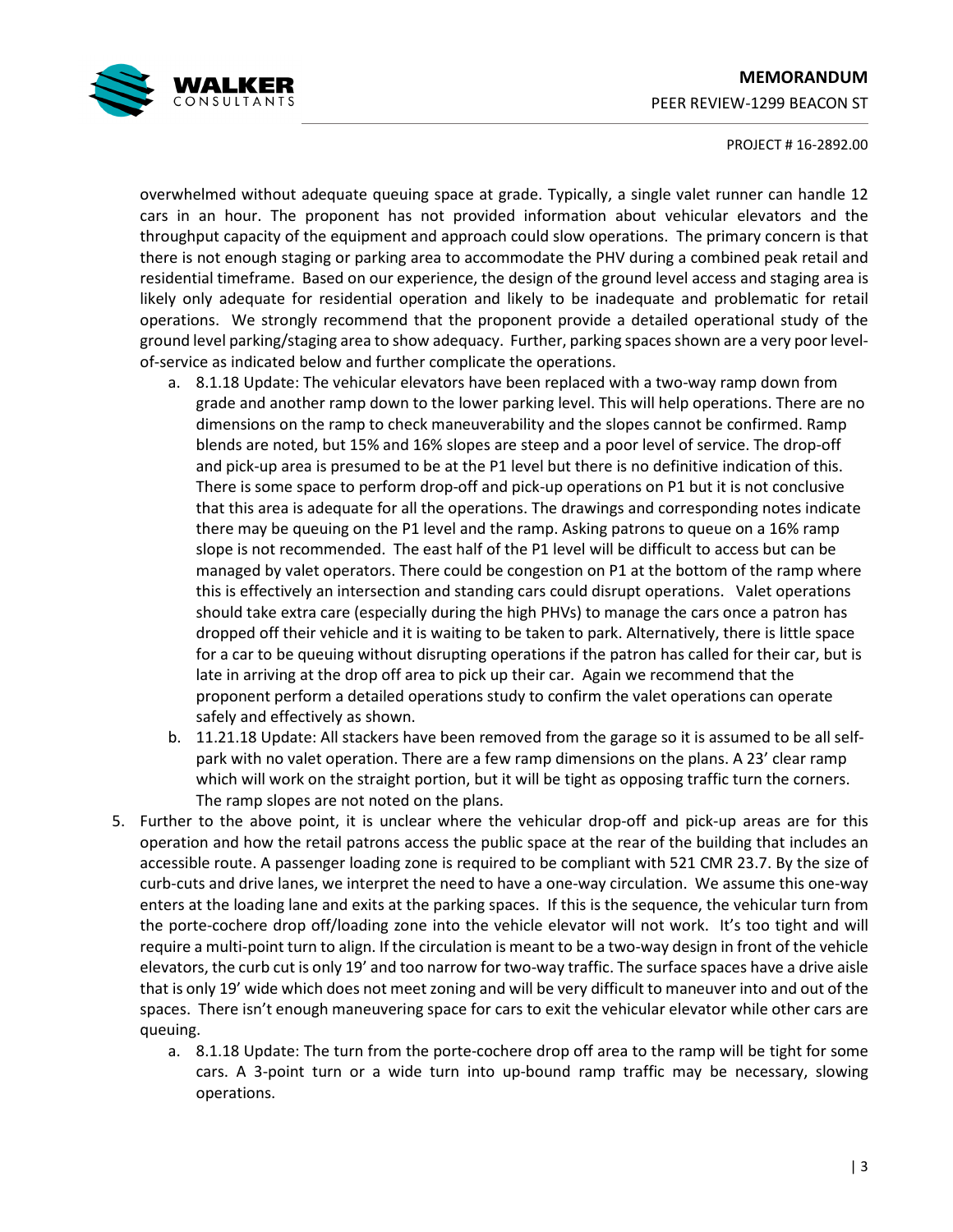

#### PROJECT # 16-2892.00

- b. 11.21.18 Update: There is no valet operation in the updated garage so this item does not apply anymore. We recommend that truck turning maneuvers be studied to ensure that the loading dock operations are acceptable.
- 6. 521 CMR 23.8 remarks that van spaces are not required in a valet garage. Standard accessible spaces have not been given a reprieve and appear to be required. A 99-space garage is required to have four accessible spaces. There appears to be one standard accessible space at grade, but there are no others. The regulations do not dictate where the spaces must be. Walker recommends there be at least one on grade in case someone drives a specially designed car that cannot be driven by a valet attendant. These comments do not reflect the additional requirements to meet Federal ADAAG regulations pertaining to accessible spaces. These regulations are even more restrictive and should be carefully reviewed.
	- a. 8.1.18 Update: A 148-space garage is required to have five accessible spaces. There are no accessible spaces shown on the plans.
	- b. 11.21.18 Update: A 120-space garage is required to have five accessible spaces and there are 5 shown on the plans. 521 CMR 23.3 refers to the location of accessible spaces and the location of at least one space does not comply. There are no accessible spaces located near the accessible entrance to the retail elevator lobby. There are additional requirements to meet Federal ADAAG regulations pertaining to accessible spaces.
- 7. We agree with the traffic report that the proponent should include electric vehicle charging station(s) in the garage.
	- a. 8.1.18 Update: There are no electric vehicle charging stations shown.
	- b. 11.21.18 Update: There are no electric vehicle charging stations shown.
- 8. The proponent is proposing the use of mechanical vehicle lifts (vehicle stackers). The use of stackers is fairly common in dense urban parking and typically requires valet parking. As the system also uses vehicle elevators for access from grade, this further requires valet operation as proposed by the proponent. Operation of both the vehicle elevators and vehicle stackers requires training and a license for individual operators by the Elevator Board per 524 CMR 26.00. Any minimal stacker system noise (hydraulic equipment) will be contained within the below grade level. With proper maintenance, the stackers can be dependable and reliable. Periodic and annual maintenance of the system hydraulics are required to be performed by qualified personnel, typically the manufacturer. Stackers can be on standby power, but would also practically require at least one vehicle elevator to also be on stand-by power. Installation and other requirements are covered by 524 CMR 26.00. Typically, vehicles that are only used occasionally are stored in the upper positions of the stackers. The valet operators will be required to coordinate placement and movement of vehicles to optimize system efficiency. The layout of the stacker system is reasonable and should not present any significant issues with vehicle movements. Proper valet staffing is required to operate the system in a timely manner. We recommend a detailed operational study as outlined in item 4 above.
	- a. 8.1.18 Update: This comment is still applicable to the updated layout except for the vehicle elevator which has been replaced.
	- b. 11.21.18 Update: Vehicle stackers have been removed from the project so this review item no longer applies.
- 9. The proponent is requesting a waiver (item K) for the off-street parking design and dimension requirements. It should be noted that the below-grade spaces are being used by valet drivers who will be used to the tight dimensions. The tight dimensions will generally slow operations which affect other concerns noted above. There are no specific parking geometrics cited for this waiver, but the following parking components do not meet the zoning requirements.